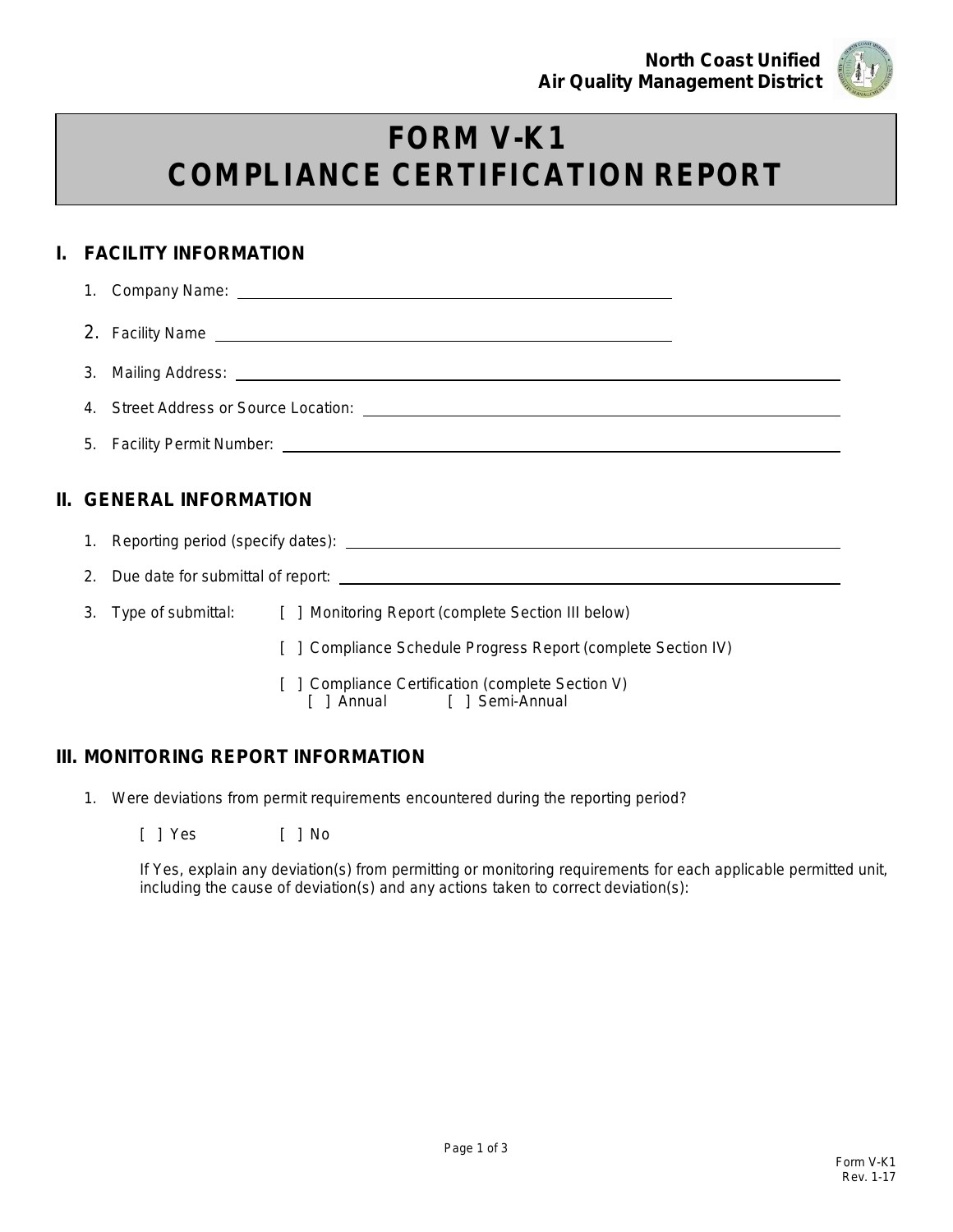

### **IV. COMPLIANCE SCHEDULE PROGRESS INFORMATION**

1. Dates the activities, milestones, or compliance required by schedule of compliance was achieved/will be achieved:

2. Provide explanation of why any dates in schedule of compliance were not/will not be met:

3. Describe in chronological order preventive or corrective action taken:

### **V. COMPLIANCE CERTIFICATION**

1. Was source in compliance with applicable federal requirements and permit conditions during the reporting period specified in Section II?

[ ] Yes [ ] No

If No, explain any non-compliance for each applicable permitted unit including but not limited to the date(s) of non-compliance, the cause(s) of non-compliance, and any action(s) taken to correct non-compliance (attach supplemental sheets as necessary):